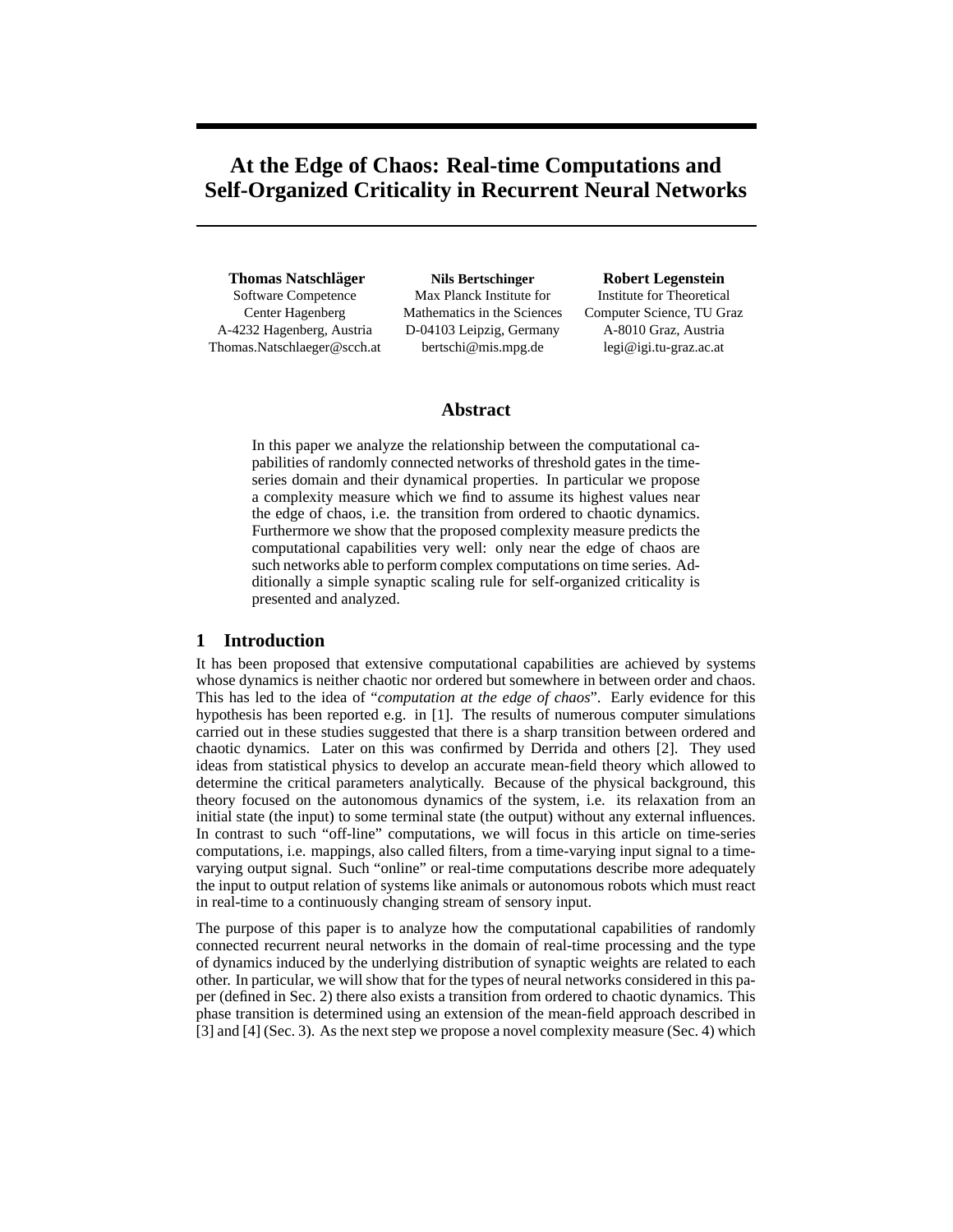

Figure 1: Networks of randomly connected threshold gates can exhibit ordered, critical and chaotic dynamics. In the upper row examples of the temporal evolution of the network state  $x_t$  are shown (black:  $x_{i,t} = 1$ , white:  $x_{i,t} = 0$ , input as indicated above) for three different networks with parameters taken from the ordered, critical and chaotic regime, respectively. Parameters:  $K = 5, N = 500, \bar{u} = -0.5, r = 0.3$  and  $\mu$  and  $\sigma^2$  as indicated in the phase plot below. The background of the phase plot shows the mean activity  $a^*$  (see Sec. 3) of the networks depending on the parameters  $\mu$  and  $\sigma^2$ .

can be calculated using the mean-field theory developed in Sec. 3 and serves as a predictor for the computational capability of a network in the time-series domain. Employing a recently developed framework for analyzing real-time computations [5, 6] we investigate in Sec. 5 the relationship between network dynamics and the computational capabilities in the time-series domain. In Sec. 6 of this paper we propose and analyze a synaptic scaling rule for self-organized criticality (SOC) for the types of networks considered here. In contrast to previous work [7], we do not only check that the proposed rule shows adaptation towards critical dynamics, but also show that the computational capabilities of the network are actually increased if the rule is applied.

*Relation to previous work:* In [5], the so-called *liquid state machine* (LSM) approach was proposed and used do analyze the computational capabilities in the time-series domain of randomly connected networks of biologically inspired network models (composed of leaky integrate-and-fire neurons). We will use that approach to demonstrate that only near the edge of chaos, complex computations can be performed (see Sec. 5). A similar analysis for a restricted case (zero mean of synaptic weights) of the network model considered in this paper can be found in [4].

# **2 The Network Model and its Dynamics**

We consider *input driven* recurrent networks consisting of N threshold gates with states  $x_i \in \{0, 1\}$ . Each node *i* receives nonzero incoming weights  $w_{ij}$  from exactly K randomly chosen nodes *j*. Each nonzero connection weight  $w_{ij}$  is randomly drawn from a Gaussian distribution with mean  $\mu$  and variance  $\sigma^2$ . Furthermore, the network is *driven by an external input signal*  $u_{(.)}$  which is injected into each node. Hence, in summary, the update of the network state  $x_t = (x_{1,t}, \dots, x_{N,t})$  is given by  $x_{i,t} = \Theta(\sum_{j=1}^N w_{ij} \cdot x_{j,t-1} + u_{t-1})$ which is applied to all neurons in parallel and where  $\Theta(h) = 1$  if  $h \geq 0$  and  $\Theta(h) = 0$ otherwise. In the following we consider a randomly drawn binary input signal  $u_{(.)}$ : at each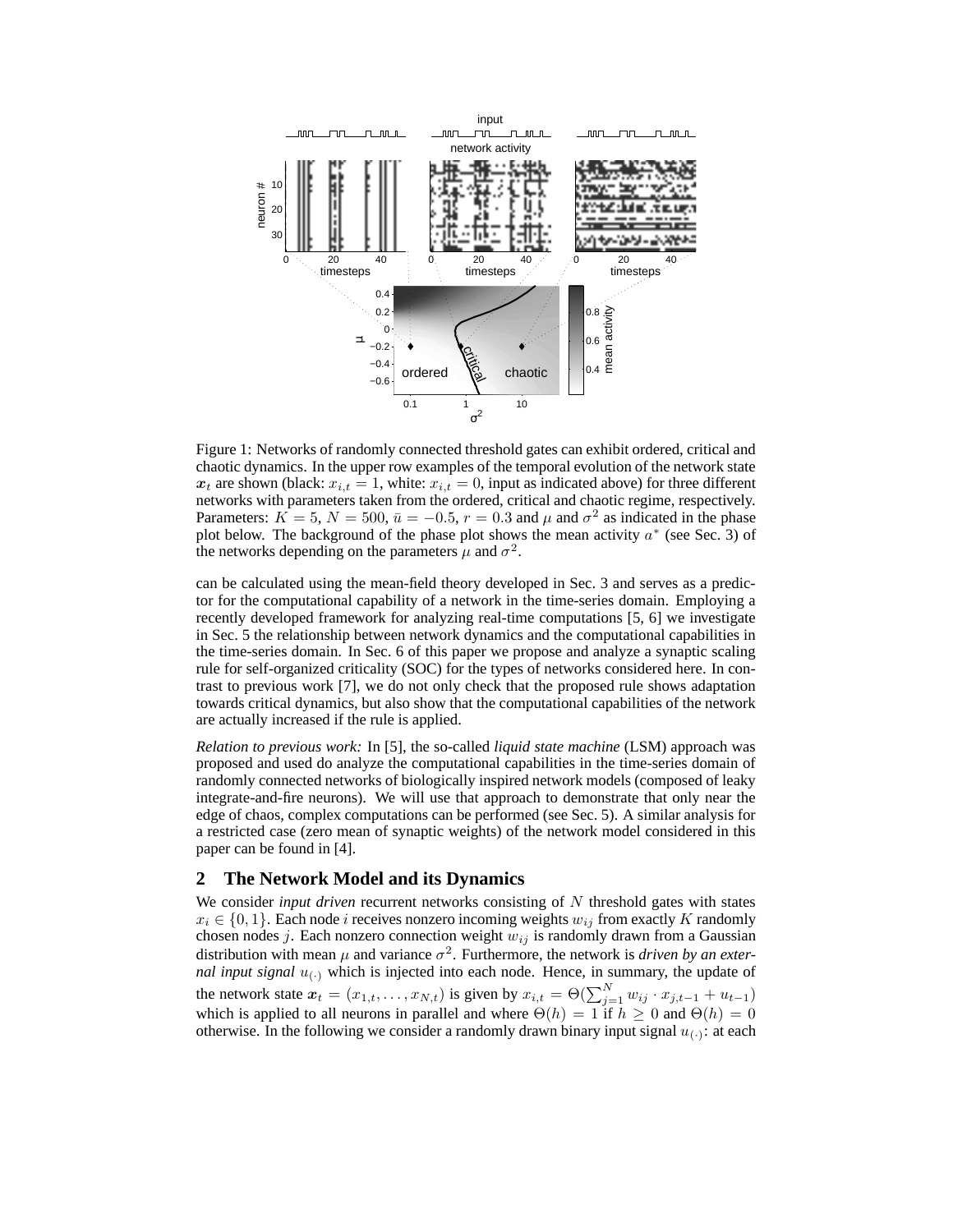time step  $u_t$  assumes the value  $\bar{u}$  + 1 with probability r and the value  $\bar{u}$  with probability  $1 - r$ . This network model is similar to the one we have considered in [4]. However it differs in two important aspects: a) By using states  $x_i \in \{0, 1\}$  we emphasis the asymmetric information encoding by spikes prevalent in biological neural systems and b) it is more general in the sense that the Gaussian distribution from which the non-zero weights are drawn is allowed to have an arbitrary mean  $\mu \in \mathbb{R}$ . This implies that the network activity  $a_t = \frac{1}{N} \sum_{i=1}^{N} x_{i,t}$  can vary considerably for different parameters (compare Fig. 1) and enters all the calculations discussed in the rest of the paper.

The top row of Fig. 1 shows typical examples of ordered, critical and chaotic dynamics (see the next section for a definition of order and chaos). The system parameters corresponding to each type of dynamics are indicated in the lower panel (*phase plot*). We refer to the (phase) transition from the ordered to the chaotic regime as the *critical line* (shown as the solid line in the phase plot). Note that increasing the variance  $\sigma^2$  of the weights consistently leads to chaotic behavior.

### **3 The Critical Line: Order and Fading Memory versus Chaos**

To define the chaotic and ordered phase of an *input driven* network we use an approach which is similar to that proposed by Derrida and Pomeau [2] for autonomous systems: consider two (initial) network states with a certain (normalized) Hamming distance. These states are mapped to their corresponding successor states (using the same weight matrix) *with the same input* in each case and the change in the Hamming distance is observed. If small distances tend to grow this is a sign of chaos whereas if the distance tends to decrease this is a signature of order.

Following closely the arguments in [4, 3] we developed a mean-field theory (see [8] for all details) which allows to calculate the update  $d_{t+1} = f(d_t, a_t, u_t)$  of the normalized Hamming distance  $d_t = |\{i : x_{i,t} \neq \tilde{x}_{i,t}\}|/N$  between two states  $x_t$  and  $\tilde{x}_t$  as well as the update  $a_{t+1} = A(a_t, u_t)$  of the network activity in one time step. Note that  $d_{t+1}$  depends on the input  $u_t$  (in contrast to [3]) and also on the activity  $a_t$  (in contrast to [4]). Hence the two-dimensional map  $F_u(d_t, a_t) := (d_{t+1}, a_{t+1}) = (f(d_t, a_t, u_t), A(a_t, u_t))$  describes the time evolution of  $d_t$  and  $a_t$  given the input times series  $u_{(\cdot)}$ .

Let us consider the steady state of the averaged Hamming distance  $f^*$  as well as the steady state of the averaged network activity  $a^*$ , i.e.  $(f^*, a^*) = \lim_{t \to \infty} \langle F_u^t \rangle$ .<sup>1</sup> If  $f^* = 0$  we know that any state differences will eventually die out and the network is in the ordered phase. If on the other hand a small difference is amplified and never dies out we have  $f^* \neq 0$  and the network is in the chaotic phase. Whether  $f^* = 0$  or  $f^* \neq 0$  can be decided by looking at the slope of the function  $f(\cdot, \cdot, \cdot)$  at its fixed point  $f^* = 0$ . Since  $a_t$  does not depend on  $d_t$  we calculate the averaged steady state activity  $a^*$  and determine the slope  $\alpha^*$ of the map  $rf(d, a, \bar{u}+1) + (1-r)f(d, a, \bar{u})$  at the point  $(d, a) = (0, a^*)$ . Accordingly we say that the network is in the ordered, critical or chaotic regime if  $\alpha^* < 1$ ,  $\alpha^* = 1$  or  $\alpha^*$  > 1 respectively. In [8] it is shown that the so called critical line  $\alpha^* = 1$  where the phase transition from ordered to chaotic behavior occurs is given by

$$
P_{bf} = \sum_{n=0}^{K-1} {K-1 \choose n} a^{*n} (1-a^*)^{K-1-n} (rQ(1, n, \bar{u}+1) + (1-r)Q(1, n, \bar{u})) = \frac{1}{K} (1)
$$

where  $P_{bf}$  denotes the probability (averaged over the inputs and the network activity) that a node will change its output if a single out of its  $K$  input bits is flipped.<sup>2</sup> Examples of

 ${}^{1}F_{u}^{t}$  denotes t-fold composition of the map  $F_{u}(\cdot, \cdot)$  where in the k-th iteration the input  $u_{k}$  is applied and  $\langle \cdot \rangle$  denotes the average over all possible initial conditions and all input signals with a given statistics determined by  $\bar{u}$  and r.

<sup>&</sup>lt;sup>2</sup>The actual single bit-flip probability Q depends on the number n of inputs which are 1 and the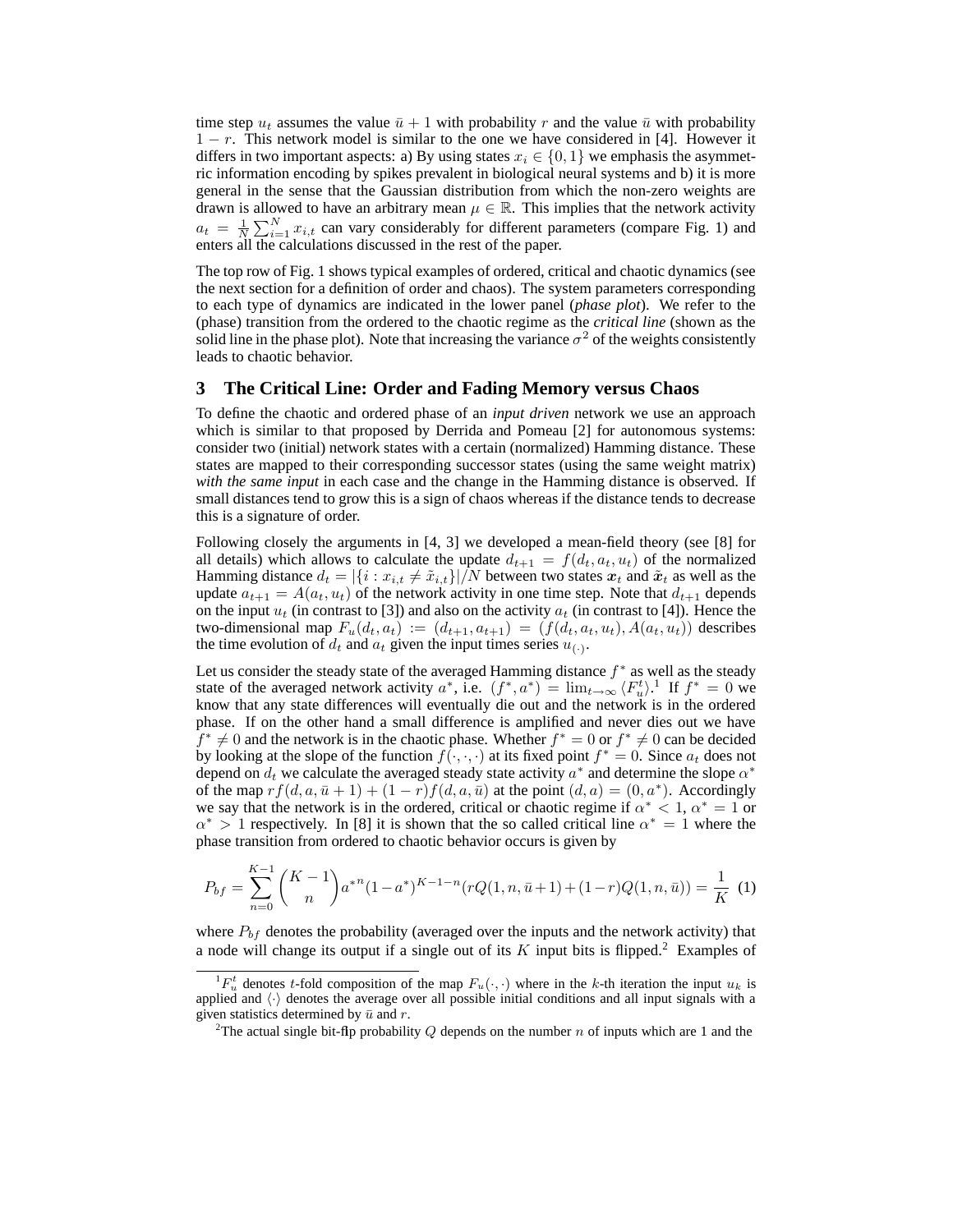

Figure 2: NM-separation assumes high values on the critical line. The gray coded image shows the NM-separation in dependence on  $\mu$  and  $\sigma^2$  for K denoted in the panels,  $r = 0.3$ ,  $\bar{u} = -0.5$  and  $b = 0.1$ . The solid line marks the critical values for  $\mu$  and  $\sigma^2$ .

critical lines that were calculated from this formula (marked by the solid lines) can be seen in Fig. 2 for  $K = 5$  and  $K = 10<sup>3</sup>$ 

The ordered phase can also be described by using the notion of *fading memory* (see [5] and the references therein). Intuitively speaking in a network with fading memory a state  $x_t$  is fully determined by a finite history  $u_{t-T}$ ,  $u_{t-T+1}$ , ...,  $u_{t-1}$ ,  $u_t$  of the input  $u_{(\cdot)}$ . A slight reformulation of this property (see [6] and the references therein) shows that it is equivalent to the requirement that all state differences vanish, i.e. being in the ordered phase. Fading memory plays an important role in the "liquid state machine" framework [5] since together with the separation property (see below) it would in principle allow an appropriate *readout function* to deduce the recent input, or any function of it, from the network state. If on the other hand the network does not have fading memory (i.e. is in the chaotic regime) a given network state  $x_t$  also contains "spurious" information about the initial conditions and hence it is hard or even impossible to deduce any features of the recent input.

#### **4** *NM***-Separation as a Predictor for Computational Power**

The already mentioned *separation property* [5] is especially important if a network is to be useful for computations on input time-series: only if different input signals separate the network state, i.e. different inputs result in different states, it is possible for a readout function to respond differently. Hence it is necessary that any two different input time series for which the readout function should produce different outputs drive the recurrent network into two sufficiently different states.

The mean field theory we have developed (see [8]) can be extended to describe the update  $d_{t+1} = s(d_t, ...)$  of the Hamming distance that result from applying different inputs  $u_{(\cdot)}$  and  $\tilde{u}_{(\cdot)}$  with a mean distance of  $b := \Pr\{u_t \neq \tilde{u}_t\}$ , i.e. the separation. In summary the three-dimensional map  $S_{u,\tilde{u}}(d_t, a_t, \tilde{a}_t) := (d_{t+1}, a_{t+1}, \tilde{a}_{t+1}) =$  $(s(d_t, a_t, \tilde{a}_t, u_t, \tilde{u}_t), A(a_t, u_t), A(\tilde{a}_t, \tilde{u}_t))$  fully describes the time evolution of the Hamming distance and the network activities. Again we consider the steady state of the averaged Hamming distance  $s^*$  and the network activities  $a^*, \tilde{a}^*,$  i.e.  $(s^*, a^*, \tilde{a}^*) = \lim_{t \to \infty} \langle S_{u, \tilde{u}}^t \rangle$ .

The overall separation for a given input statistics (determined by  $\bar{u}$ , r, and b) is then given by  $s^*$ . However, this overall separation measure can not be directly related to the computa-

external input u and is given by  $Q(1, n, u) = \int_{-\infty}^{-u} \phi(\xi, n\mu, n\sigma^2) (1 - \Phi(-u - \xi, \mu, \sigma^2)) d\xi$  +  $\int_{-u}^{\infty} \phi(\xi, n\mu, n\sigma^2) \Phi(-u-\xi, \mu, \sigma^2) d\xi$  where  $\phi$ ,  $\Phi$  denote the Gaussian density and cumulative density respectively (see [8] for a detailed explanation).

<sup>&</sup>lt;sup>3</sup>For each value of  $\mu = -0.6 + k * 0.01$ ,  $k = 0 \dots 100$  a search was conducted to find the value for  $\sigma^2$  such that  $\alpha^* = 1$ . Numerical iterations of the function A were used to determine  $\alpha^*$ .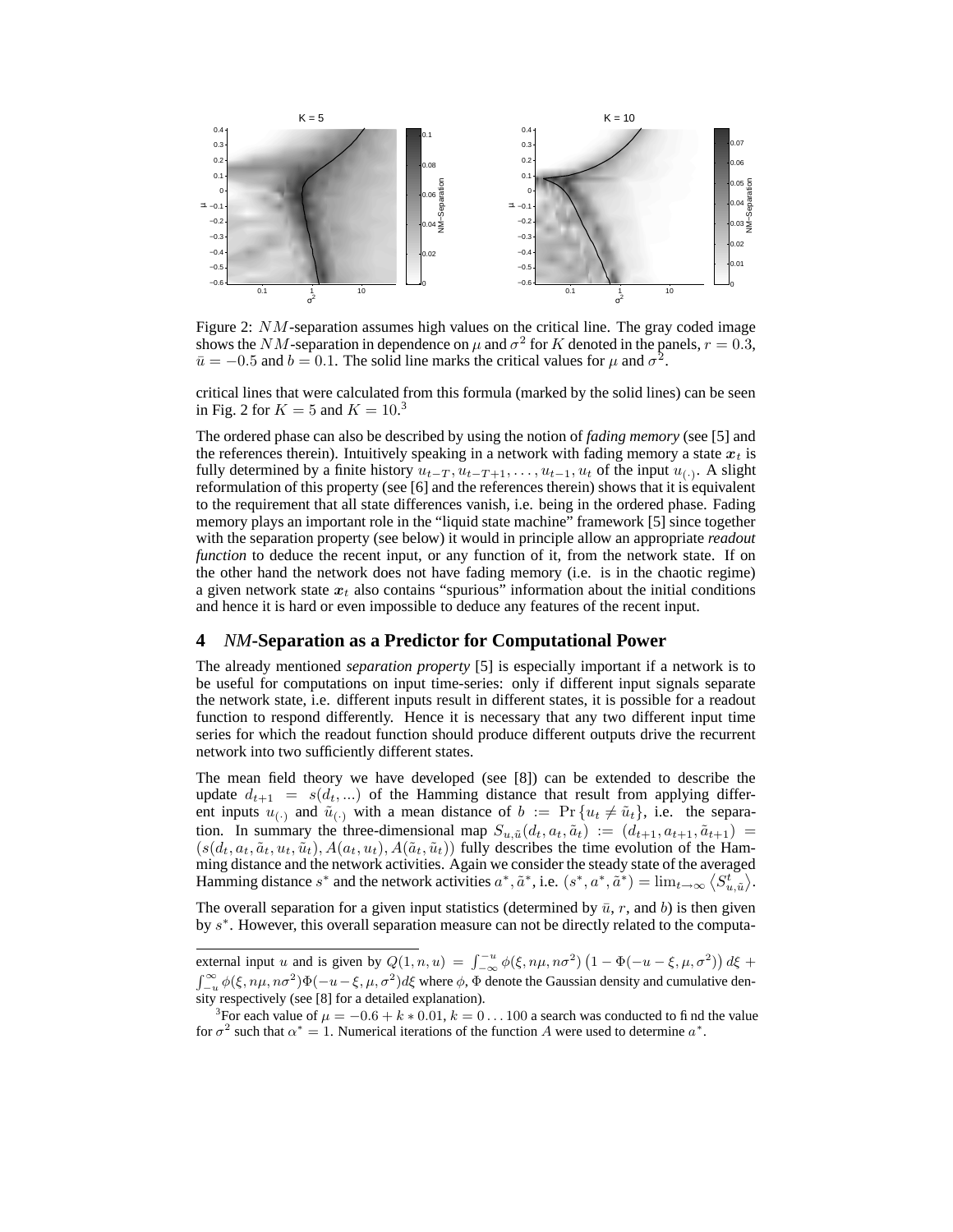

Figure 3: Real-time computation at the edge of chaos. **A** The gray coded image (an interpolation between the data points marked with open diamonds) shows the performance of trained networks in dependence of the parameters  $\mu$  and  $\sigma^2$  for the delayed 3-bit parity task. Performance is measured as the memory capacity  $MC = \sum_{\tau} I(v, y^{(\tau)})$  where  $I(v, y^{(\tau)})$  is the mutual information between the classifier output  $v_{(\cdot)}$  and the target function  $y_t^{(\tau)} = \text{PARITY}(u_{t-\tau}, u_{t-\tau-1}, u_{t-\tau-2})$  measured on a test set. **B** Same as panel A but for  $K = 10$ . **C** Same as panel A but for an average over 50 randomly drawn Boolean functions f of the last 5 time steps, i.e.  $y_t = f(u_t, u_{t-1}, ..., u_{t-4})$ .

tional power since chaotic networks separate even minor differences in the input to a very high degree. The part of this separation that is caused by the input distance  $b$  and not by the distance of some initial state is therefore given by  $s^* - f^*$  because  $f^*$  measures the state distance that is caused by differences in the initial states and remains even after long runs with the same inputs (see Sec. 3). Note that  $f^*$  is always zero in the ordered phase and non-zero in the chaotic phase.

Since we want the complexity measure, which we will call NM-separation, to be a predictor for computational power we correct  $s^* - f^*$  by a term which accounts for the separation due to an all-dominant input drive. A suitable measure for this "immediate separation" i\* is the average *increase* in the Hamming distance if the system is run for a long time  $(t \to \infty)$  with equal inputs  $u_{(.)} = \tilde{u}_{(.)}$  and then a single step with an input pair  $(v, \tilde{v})$  with an average difference of  $b = Pr \{v, \neq \tilde{v}\}\$ is applied:  $i^* = \lim_{t \to \infty} \sum_{v, \tilde{v}=0}^{1} r^v (1-r)^{1-v} b^{|v-\tilde{v}|} (1-b)^{1-|v-\tilde{v}|} \langle s(\cdot, \cdot, \cdot, v, \tilde{v}) \circ S_{u,u}^t \rangle - f^*$ . Hence a measure of the network mediated separation  $NM_{sep}$  due to input differences is given by

$$
NM_{sep} = s^* - f^* - i^*
$$
\n<sup>(2)</sup>

In Fig. 2 the NM-separation resulting from an input difference of  $b = 0.1$  is shown in dependence of the network parameters  $\mu$  and  $\sigma^2$ .<sup>4</sup> Note that the *NM*-separation peaks very close to the critical line. Because of the computational importance of the separation property this also suggests that the computational capabilities of the networks will peak at the onset of chaos, which is confirmed in the next section.

#### **5 Real-Time Computations at the Edge of Chaos**

To access the computational power of a network we make use of the so called "liquid state machine" framework which was proposed by Maass et.al. [5] and independently by Jaeger [6]. They put forward the idea that any complex time-series computation can be implemented by composing a system which consists of two conceptually different parts: a) a

<sup>&</sup>lt;sup>4</sup>For each value of  $\mu = -0.6 + k * 0.05$ ,  $k = 0...20$ , 10 values for  $\sigma^2$  where chosen near the critical line and 10 other values where equally spaced (on a logarithmic scale) over the interval [0.02,50]. For each such pair  $(\mu, \sigma^2)$  extensive numerical iterations of the map S where performed to obtain accurate estimates of  $s^*$ ,  $f^*$  and  $i^*$ . Hopefully these numerical estimates can be replaced by analytic results in the future.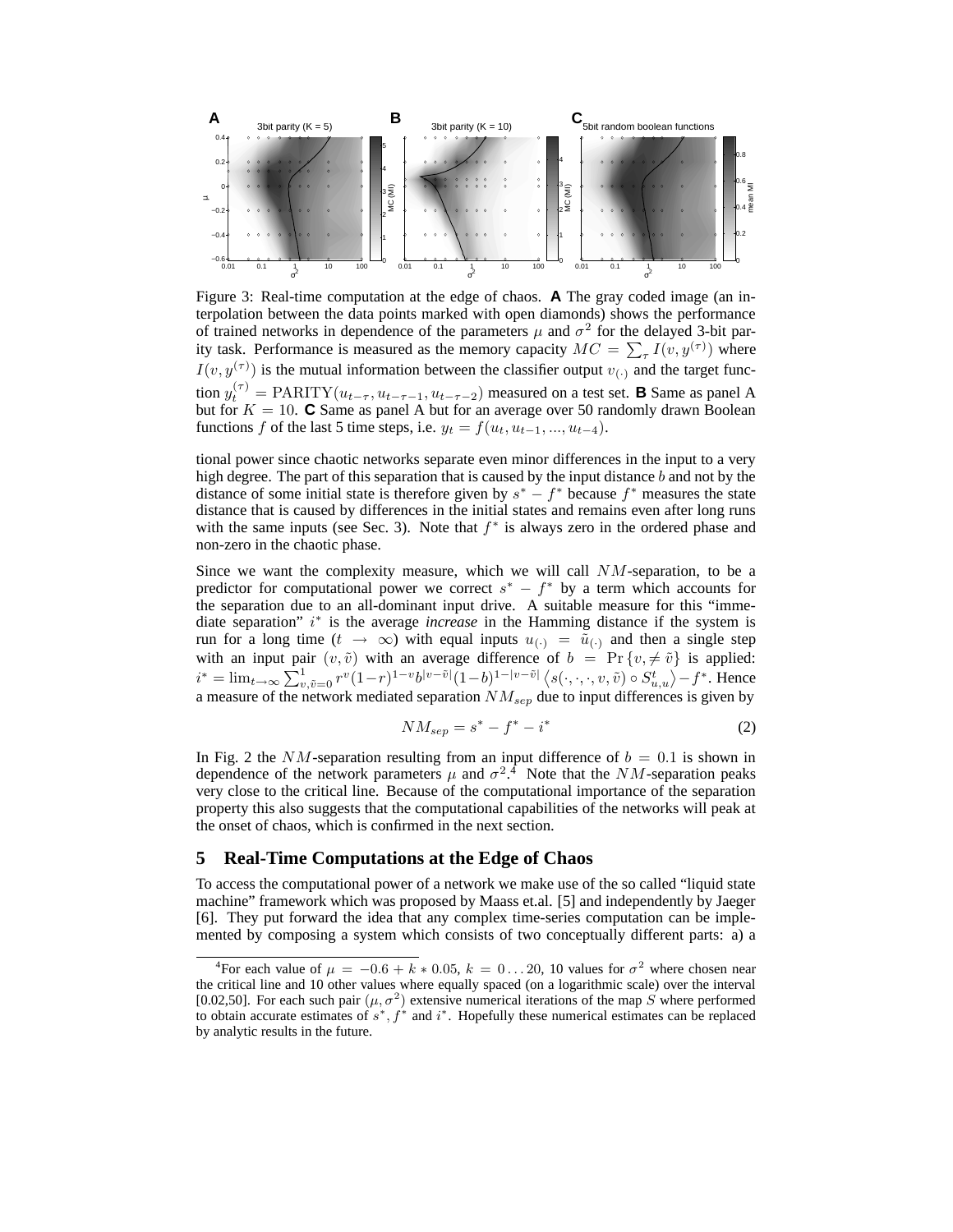properly chosen general-purpose recurrent network with "rich" dynamics and b) a readout function that is trained to map the network state to the desired outputs (see [5, 6, 4] for more details). This approach is potentially successful if the general-purpose network encodes the relevant features of the input signal in the network state in such a way that the readout function can easily extract it. We will show that near the critical line the networks considered in this paper encode the input in such a way that a simple linear classifier  $C(\mathbf{x}_t) = \Theta(\mathbf{w} \cdot \mathbf{x}_t + w_0)$  suffices to implement a broad range of complex nonlinear filters. Note that in order to train the network for a given task only the parameters  $w \in \mathbb{R}^N$ ,  $w_0 \in \mathbb{R}$  of the linear classifier are adjusted such that the actual network output  $v_t = C(\mathbf{x}_t)$ is as close as possible to the target values  $y_t$ .

To access the computational power in a principled way networks with different parameters were tested on a delayed 3-bit parity task for increasing delays and on randomly drawn Boolean functions of the last 5 input bits. Note that these tasks are quite complex for the networks considered here since most of them are not linear separable (i.e. the parity function) and require memory. Hence to achieve good performance it is necessary that a state  $x_t$  contains information about several input bits  $u_{t}$ ,  $t' < t$  in a nonlinear transformed form such that a linear classifier  $C$  is sufficient to perform the nonlinear computations.

The results are summarized in Fig. 3 where the performance (measured in terms of mutual information) on a test set between the network output and the target signal is shown for various parameter settings (for details see [4]). The highest performance is clearly achieved for parameter values close to the critical line where the phase transition occurs. This has been noted before [1]. In contrast to these previous results the networks used here are not optimized for any specific task but their computational capabilities are assessed by evaluating them for many different tasks. Therefore a network that is specifically designed for a single task will not show a good performance in this setup. These considerations suggest the following hypotheses regarding the computational function of generic recurrent neural circuits: to serve as a general-purpose temporal integrator, and simultaneously as a kernel (i.e., nonlinear projection into a higher dimensional space) to facilitate subsequent (linear) readout of information whenever it is needed.

# **6 Self-Organized Criticality via Synaptic Scaling**

Since the computational capabilities of a network depend crucially on having almost critical dynamics an adaptive system should be able to adjust its dynamics accordingly.

Equ. (1) states that critical dynamics are achieved if the probability  $P_{bf}$  that a single bitflip in the input shows up in the output should on average (over the external and internal input statistics given by  $\bar{u}$ , r and  $a^*$  respectively) be equal to  $\frac{1}{K}$ . To allow for a rule that can adjust the weights of each node a local estimate of  $P_{bf}$  must be available. This can be accomplished by estimating  $P_{bf}$  from the margin of each node, i.e. the distance of the internal activation from the firing threshold. Intuitively a node with an activation that is much higher or lower than its firing threshold is rather unlikely to change its output if a single bit in its input is flipped. Formally  $P_{bf}^{i}$  of node i is given by the average (over the internal and external input statistics) of the following quantity:

$$
\frac{1}{K} \sum_{j=1, w_{ij} \neq 0}^{N} \Theta \left( w_{ij} (1 - 2x_{j,t-1}) (1 - 2x_{i,t}) - m_{i,t} \right)
$$
\n(3)

where  $m_{i,t} = \left| \sum_{j=1}^{N} w_{ij} x_{j,t-1} + u_{t-1} \right|$  denotes the margin of node *i* (see [8] for details). Each node now applies synaptic scaling to adjust itself towards the critical line. Accordingly we arrive at the following SOC-rule:

$$
w_{ij}(t+1) = \begin{cases} \frac{1}{1+\nu} \cdot w_{ij} & \text{if } P_{bf}^{est_i}(t) > \frac{1}{K} \\ (1+\nu) \cdot w_{ij}(t) & \text{if } P_{bf}^{est_i}(t) < \frac{1}{K} \end{cases}
$$
(4)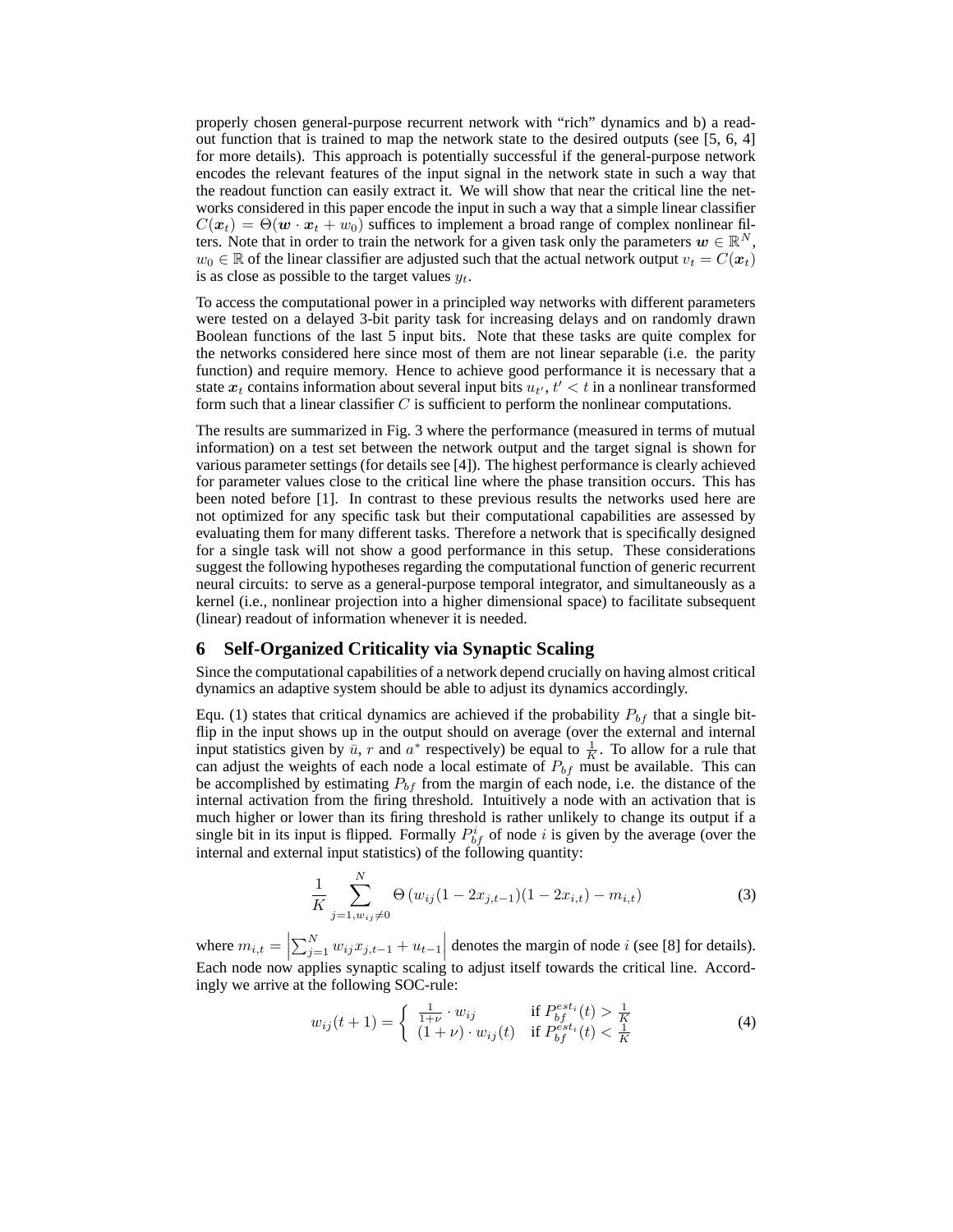

Figure 4: Self-organized criticality. **A** Time evolution of the network state  $x_t$  starting in a chaotic regime while the SOC-rule (4) is active (black:  $x_{i,t} = 1$ , white:  $x_{i,t} = 0$ ). Parameters:  $N = 500, K = 5, \bar{u} = -0.5, r = 0.3, \mu = 0$  and initial  $\sigma^2 = 100$ . **B** Estimated  $P_{bf}$ . The dotted line shows how the node averaged estimate of  $P_{bf}$  evolves over time for the network shown in A. The running average of this estimate (thick black line) as used by the SOC-rule clearly shows that  $P_{bf}$  approaches its critical value (dashed line).  $\mathbf C$ Same as B but for  $K = 10$  and initial  $\sigma^2 = 0.01$  in the ordered regime.

where  $0 < \nu \ll 1$  is the learning rate and  $P_{bf}^{est_i}(t)$  is a running average of the formula in Equ. (3) to estimate  $P_{bf}^{i}$ . Applying this rule in parallel to all nodes of the network is then able to adjust the network dynamics towards criticality as shown in Fig.  $4<sup>5</sup>$ . The upper row shows the time evolution of the network states  $x_t$  while the SOC-rule (4) is running. It is clearly visible how the network dynamics changes from chaotic (the initial network had the parameters  $K = 5, \mu = 0$  and  $\sigma^2 = 100$ ) to critical dynamics that respect the input signal. The lower row of Fig. 4 shows how the averaged estimated bit-flip probability  $\frac{1}{N} \sum_{i=1}^{N} P_{bf}^{est_i}(t)$  approaches its critical value for the case of the above network and one that started in the ordered regime ( $K = 10, \mu = 0, \sigma^2 = 0.01$ ).

Since critical dynamics are better suited for information processing (see Fig. 3) it is expected that the performance on the 3-bit parity task improves due to SOC. This is confirmed in Fig. 5 which shows how the memory capacity  $MC$  (defined in Fig. 3) grows for networks that were initialized in the chaotic and ordered regime respectively. Note that the performance reached by these networks using the SOC-rule (4) is as high as for networks where the critical value for  $\sigma^2$  is chosen apriori and stays at this level. This shows that rule (4) is stable in the sense that it keeps the dynamics critical and does not destroy the computational capabilities.

#### **7 Discussion**

We developed a mean-field theory for input-driven networks which allows to determine the position of the transition line between ordered and chaotic dynamics with respect to the

<sup>&</sup>lt;sup>5</sup>Here a learning rate of  $\nu = 0.01$  and an exponentially weighted running average with a time constant of 15 time steps were used.